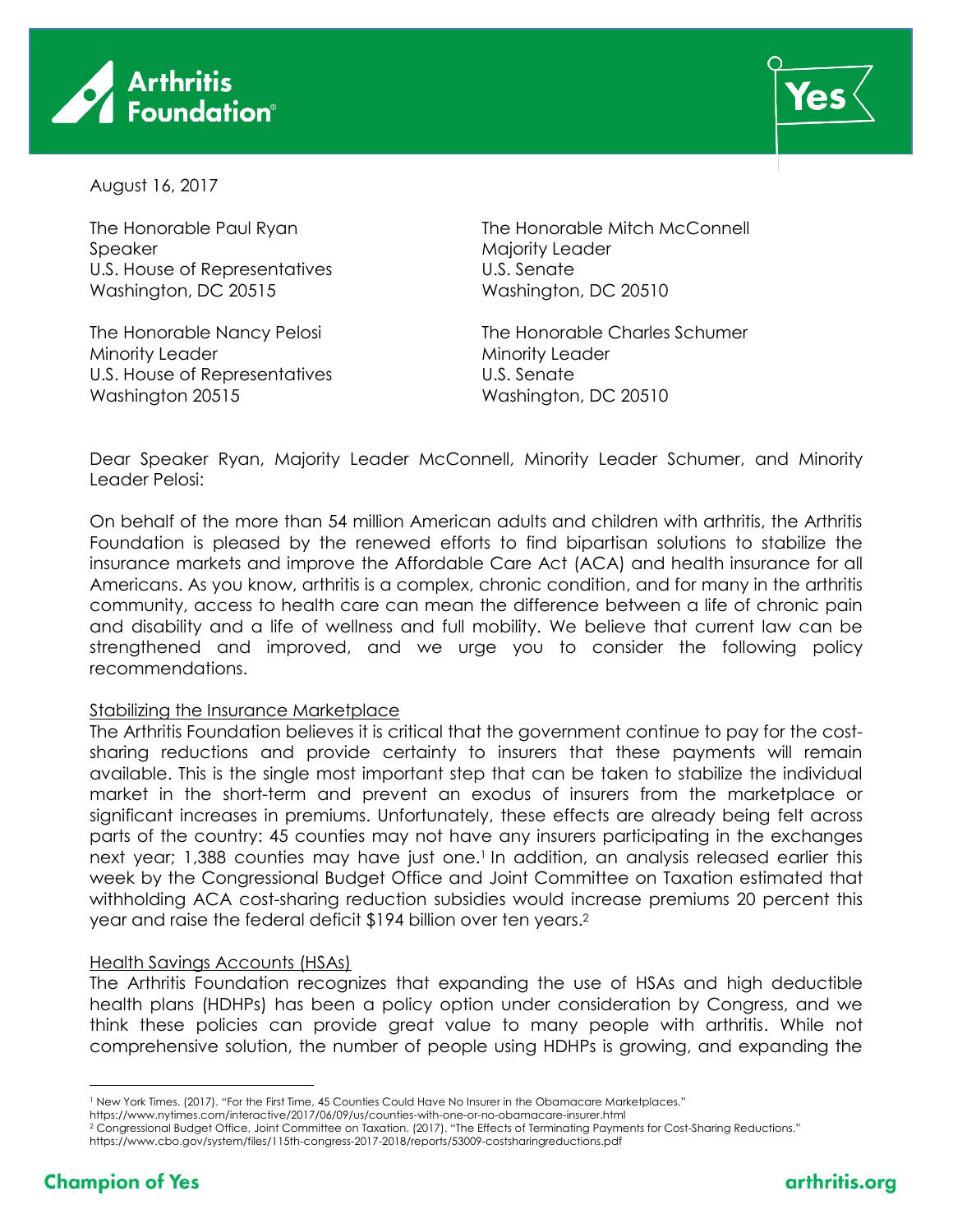



use of HSAs may help them manage their out-of-pocket costs. A recent survey found 90 percent of large employers will offer at least one HDHP in 2018; for 40 percent of employers, an HDHP will be the only plan option available. <sup>3</sup> Additionally, in the Affordable Care Act marketplaces, nearly 90 percent of enrollees are in health plans with deductibles that would qualify the plan as an HDHP as defined by the Internal Revenue Service.<sup>4</sup> Exchange enrollees that are low-income, older, or have a chronic illness like arthritis are disproportionately more likely to meet their deductibles and hit maximum annual out-of-pocket limits within the first months of the plan year.

The Arthritis Foundation conducted a focus group of arthritis patients to learn about their interactions with HSAs. We found that most participants met their deductibles within the first month of the plan year, and maximum annual out-of-pocket cost limits were met early in the plan year. Additionally, participants reported that their HSA had resulted in limited care or an inability to access "everything they need to manage their disease."

Both the Senate and House of Representatives have proposed additional flexibility for HSAs by increasing the annual contribution limit to the maximum sum of an annual deductible and out-of-pocket expenses permitted under an HDHP. Other proposals included allowing HSAs to be used to help pay for qualifying medical expenses for dependents up to age 27, and permitting the use of HSA funds to pay for premiums for HDHP plans in cases where health plan premiums exceed allowable tax credits. In addition to being supportive of these types of proposals, the Arthritis Foundation learned from our focus group that allowing individuals to contribute money to their HSAs in advance of the plan year – so that it is ready to be used on day one – is another proposal that may garner bipartisan support. Policies such as these are important to ensuring individuals with chronic illnesses such as arthritis have enough flexibility with their plan to feel confident their health care needs are met.

## Exchange Plan Co-Insurance

Of particular concern to the Arthritis Foundation is the proliferation of specialty tiers across markets and the rising levels of co-insurance. Recent research shows the number of bronze and silver Exchange plans requiring over 30 percent co-insurance increased by 14 percentage points from 2014-2015, including 5 percentage points for RA drugs.<sup>5</sup> We urge you to consider solutions that would use a capped co-payment structure rather than coinsurance and permit a patient's cost-sharing responsibility to be spread evenly over the course of the plan year.

## Outreach and Engagement

The Arthritis Foundation is concerned by the termination of two contracts for outreach and engagement programs designed to sign up individuals for health care coverage. As open enrollment approaches, ensuring that adequate resources are designated for insurance marketplace outreach is a critical component to incentivizing healthy individuals to buy

 $\overline{a}$ 

<sup>3</sup> National Business Group on Health. (2017). "Large U.S. Employers Project Health Care Benefit Costs to Surpass \$14,000 per Employee in 2018, National Business Group on Health Survey Finds. https://www.businessgrouphealth.org/news/nbgh-news/press-releases/press-releasedetails/?ID=334

<sup>4</sup> Health Affairs. (2016). *Health Policy Brief: High-Deductible Health Plans*.

http://healthaffairs.org/healthpolicybriefs/brief\_pdfs/healthpolicybrief\_152.pdf

<sup>5</sup> Avalere Planscape ®. (2015).